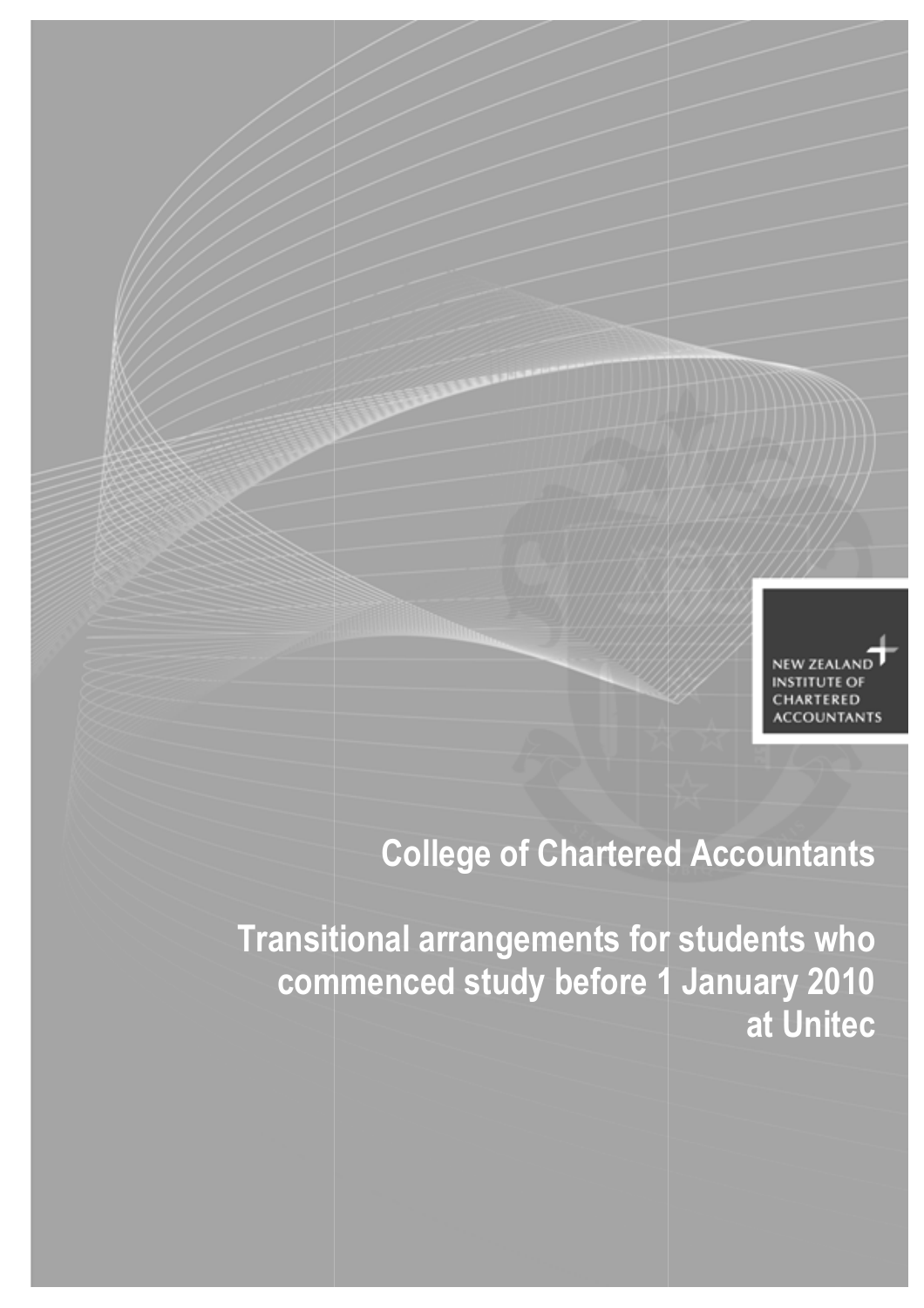# PURPOSE OF THIS DOCUMENT

From 1 January 2010 the New Zealand Institute of Chartered Accountants (NZICA) is introducing a new academic policy for students who wish to become members of the College of Chartered Accountants (CAs).

This document sets out the transitional arrangements that have been put in place to accommodate students who commenced their accountancy study before 1 January 2010. Accountancy studies are considered to have commenced when a student successfully passes a degree level paper in accountancy at an accredited tertiary institution (ATI).

There are two transitional pathways available to students:

### Pathway A – Recommended transitional pathway

Students may transfer to the 2010 academic policy and receive concessions towards the 2010 required accounting topics on the basis of study already completed. The attached schedule sets out the papers that are considered acceptable to meet the 2010 required accounting topics. Students can use the schedule to tick off the papers they have completed to determine if this is their preferred option.

If students have not completed all of the required advanced accounting topics they:

- may complete the approved stage 3 or approved concessionary stage 2 paper/s as listed in the schedule, by 31 December 2010
- must complete the approved stage 3 paper/s from 1 January 2011.

Students who choose this option can also take advantage of the reduced liberal studies requirement introduced in the 2010 academic policy and need only complete 30 credits in liberal studies within their four year programme. "Liberal" refers to general studies that are neither accounting nor business-related in subject matter.

Students choosing this option must:

- meet the remainder of the academic requirements, including:
	- o four years' degree level study
	- o completion of a bachelor's degree
	- o completion of the required business topics (as listed in the attached transitional schedule), and
- must complete their study and apply for provisional membership within 10 years of commencing their accountancy study. Accountancy studies are considered to have commenced when a student successfully passes a degree level paper in accountancy at an accredited tertiary institution (ATI).

#### Pathway B – Alternative transitional pathway

Students who began their accountancy study before 1 January 2010 may elect to complete their studies in accordance with the CA academic policy under which they commenced (subject to the expiry date of the relevant academic schedule). Accountancy studies are considered to have commenced when a student successfully passes a degree level paper in accountancy at an accredited tertiary institution (ATI).

Where a student chooses this option, they must meet the required topics of the relevant policy, including the liberal percentage requirements, in full. These students will not, however, be required to complete the accounting and business percentage requirements.

#### 2010 academic policy

Students who have commenced their study before 1 January 2010 can also choose to meet the 2010 academic policy in full. Details of the full 2010 academic policy are available on the Institute's website: www.nzica.com

For further information about becoming a member of the New Zealand Institute of Chartered Accountants, or advice on completing the academic requirements, please contact:

| <b>Customer Services Helpdesk</b>                  | Email:     | registry@nzica.com |
|----------------------------------------------------|------------|--------------------|
| The New Zealand Institute of Chartered Accountants | Web site:  | www.nzica.com      |
| PO Box 11 342                                      | Telephone: | 04 474 7840        |
| Wellington                                         | Facsimile: | 04 499 8033        |